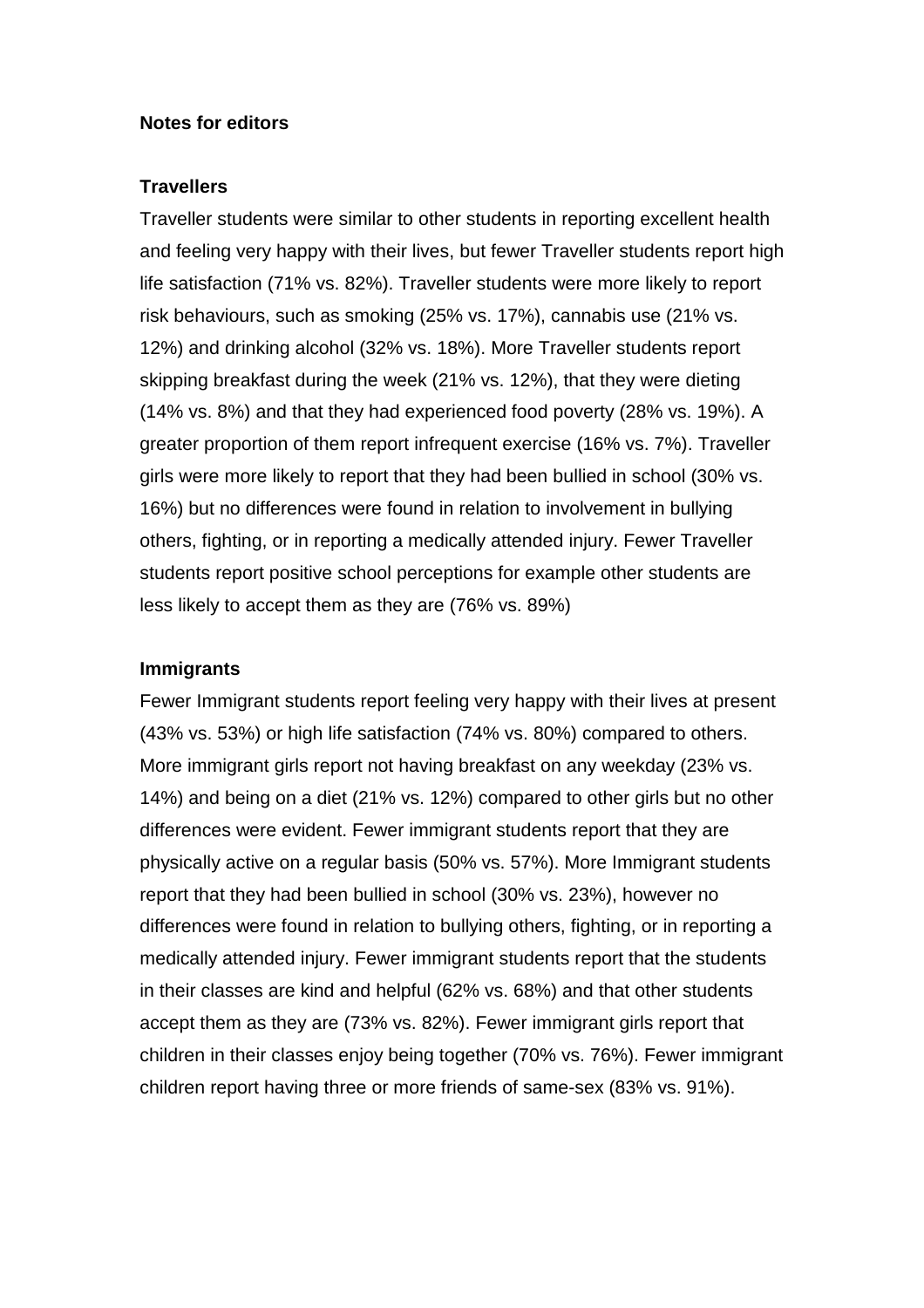## **Disability and Chronic Illness**

Fewer students with a disability or chronic illness report excellent health (26% vs. 36%). Fewer boys with a disability or chronic illness report feeling very happy with their lives (46% vs. 55%) or high life satisfaction (74% vs. 83%) compared to others. No differences were found between children with a disability or chronic illness in relation to substance use compared to others. More students with a disability or chronic illness report experiencing food poverty (19% vs. 15%) and being on a diet (15% vs. 11%). More students with a disability report that that were injured in the past 12 months (50% vs. 44%), that they had been bullied in school in the past couple of months (30% vs. 22%) and that they had been in a fight in the past 12 months (42% vs. 38%). Fewer students with a disability or chronic illness report that other students in their classes accept them as they are (77% vs. 82%).

These differences tend to be largest among students who report that they have a disability or chronic illness that affects their attendance and participation in school.

# **DEIS Schools**

Fewer students in DEIS schools report excellent health (31% vs. 35%) or feeling very happy about their lives at present (54% vs. 49%). In addition, boys in these schools were more likely to report risk behaviours such as smoking (17% vs. 10%) and drinking alcohol (40% vs. 35%) compared to other boys. More students in DEIS schools report skipping breakfast on weekdays (18% vs. 12%). No differences were found in relation to physical activity. More girls in DEIS schools report that they bullied other students in the past couple of months (17% vs. 13%) and that they were in a fight at least once in the past 12 months (30% vs. 23%). Fewer boys in DEIS schools report that they like school (58% vs. 66%), that students in their classes enjoy being together (73% vs. 78%) and were/are kind and helpful (59% vs. 67%). Students in DEIS schools, however, were more likely to report that they spend three or more evenings a week with friend (70% vs. 56%).